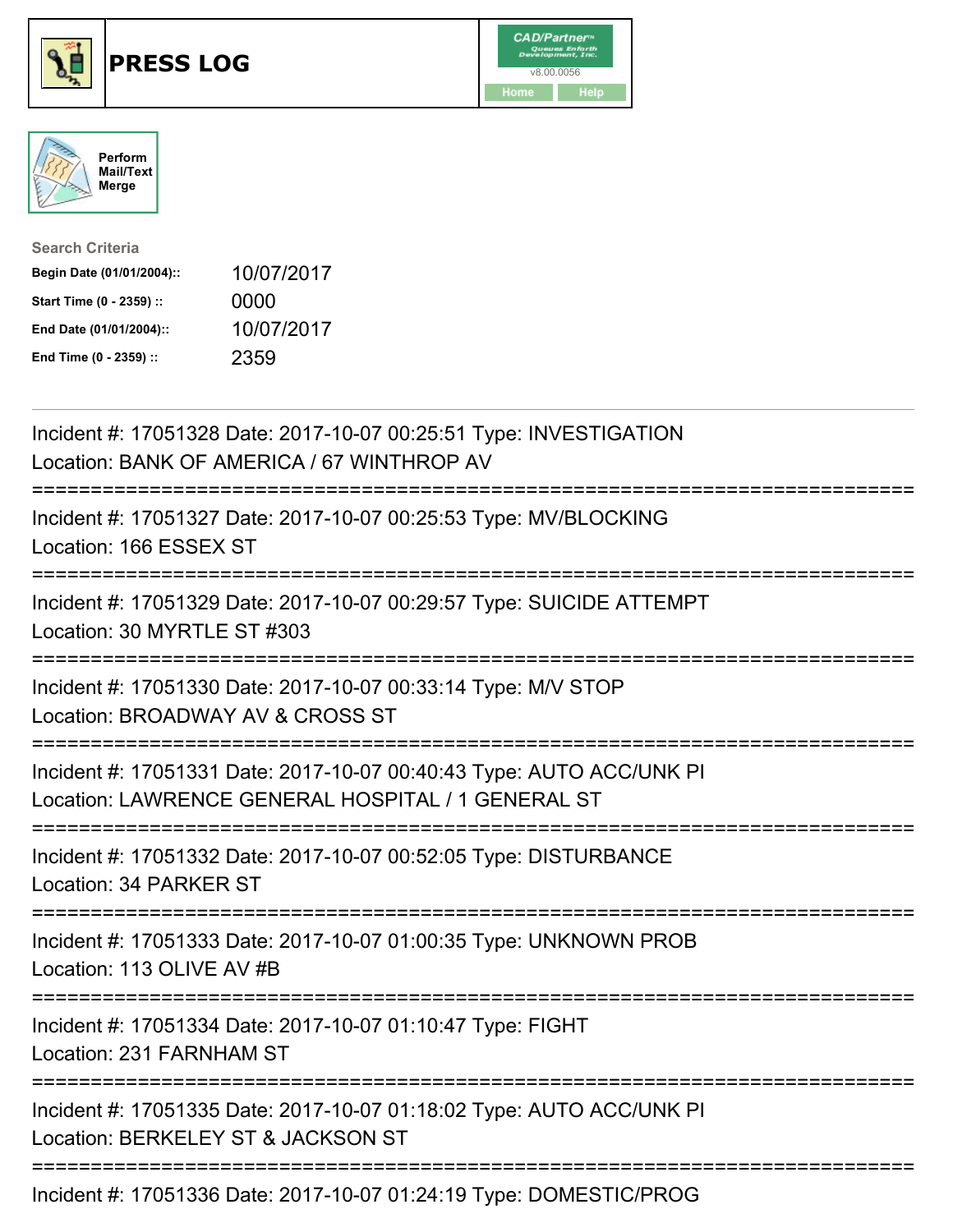Location: 131 JACKSON ST #1 FL 1 =========================================================================== Incident #: 17051337 Date: 2017-10-07 01:27:39 Type: M/V STOP Location: FRANKLIN ST & HAVERHILL ST =========================================================================== Incident #: 17051338 Date: 2017-10-07 01:33:13 Type: M/V STOP Location: HAVERHILL ST & WARREN ST =========================================================================== Incident #: 17051339 Date: 2017-10-07 01:50:55 Type: GUN CALL Location: ATTIKA / 1 MILL ST =========================================================================== Incident #: 17051340 Date: 2017-10-07 02:02:31 Type: SUS PERS/MV Location: 14-16 FOREST ST =========================================================================== Incident #: 17051341 Date: 2017-10-07 02:07:14 Type: M/V STOP Location: JACKSON ST & METHUEN ST =========================================================================== Incident #: 17051342 Date: 2017-10-07 02:10:14 Type: DISTURBANCE Location: ESSEX ST & NEWBURY ST =========================================================================== Incident #: 17051343 Date: 2017-10-07 02:17:07 Type: VIO 209A Location: 110 THOREAU WAY =========================================================================== Incident #: 17051344 Date: 2017-10-07 02:21:57 Type: UNKNOWN PROB Location: 50 BROADWAY =========================================================================== Incident #: 17051345 Date: 2017-10-07 02:23:05 Type: M/V STOP Location: BROADWAY & HAVERHILL ST =========================================================================== Incident #: 17051346 Date: 2017-10-07 02:27:07 Type: M/V STOP Location: AMES ST & HAVERHILL ST =========================================================================== Incident #: 17051347 Date: 2017-10-07 02:39:51 Type: DISTURBANCE Location: 519 ESSEX ST =========================================================================== Incident #: 17051348 Date: 2017-10-07 02:41:08 Type: NOISE ORD Location: 26 JUNIPER ST =========================================================================== Incident #: 17051349 Date: 2017-10-07 02:50:50 Type: MEDIC SUPPORT Location: HOLLY ST ===========================================================================

Incident #: 17051350 Date: 2017-10-07 02:53:23 Type: NOISE ORD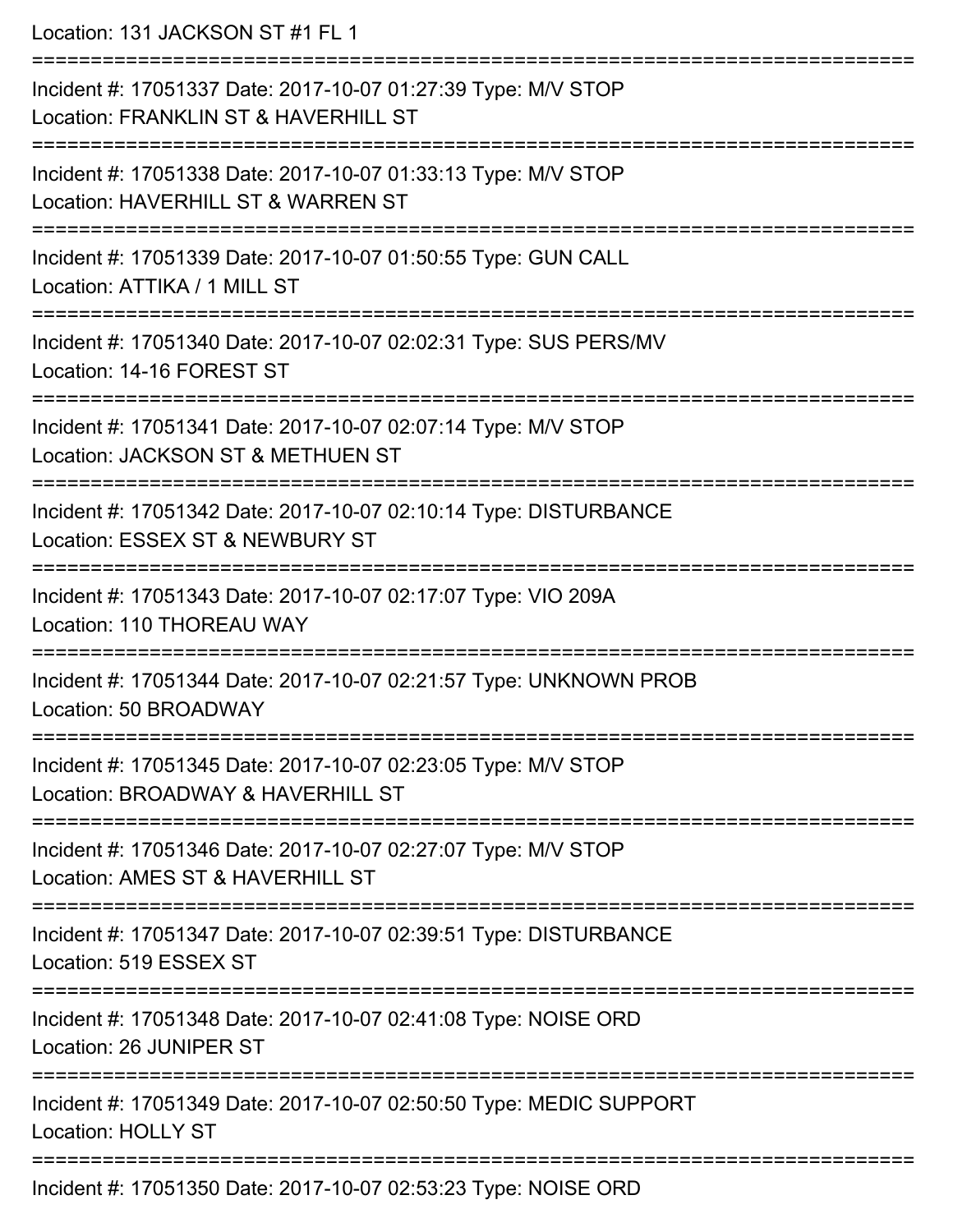| Incident #: 17051351 Date: 2017-10-07 03:00:43 Type: M/V STOP<br>Location: PHILLIPS ST & SALEM ST      |
|--------------------------------------------------------------------------------------------------------|
| Incident #: 17051352 Date: 2017-10-07 03:09:19 Type: M/V STOP<br>Location: MT VERNON ST & S BROADWAY   |
| Incident #: 17051353 Date: 2017-10-07 03:14:43 Type: NOISE ORD<br>Location: 96 OLIVE AV                |
| Incident #: 17051354 Date: 2017-10-07 03:18:09 Type: MAN DOWN<br>Location: JEFFERSON ST & MT VERNON ST |
| Incident #: 17051355 Date: 2017-10-07 03:19:12 Type: M/V STOP<br>Location: AMESBURY ST & LOWELL ST     |
| Incident #: 17051356 Date: 2017-10-07 03:25:13 Type: M/V STOP<br>Location: MARKET ST & S UNION ST      |
| Incident #: 17051357 Date: 2017-10-07 03:26:16 Type: MAL DAMAGE<br>Location: 550 BROADWAY              |
| Incident #: 17051358 Date: 2017-10-07 03:35:17 Type: M/V STOP<br>Location: BROADWAY & GREEN ST         |
| Incident #: 17051359 Date: 2017-10-07 03:35:50 Type: M/V STOP<br>Location: METHUEN ST & UNION ST       |
| Incident #: 17051360 Date: 2017-10-07 03:39:18 Type: EXTRA SURVEIL<br>Location: 370 BROADWAY           |
| Incident #: 17051361 Date: 2017-10-07 03:43:59 Type: M/V STOP<br>Location: EXCHANGE ST & PARK ST       |
| Incident #: 17051362 Date: 2017-10-07 03:46:07 Type: M/V STOP<br>Location: BROADWAY & LOWELL ST        |
| Incident #: 17051363 Date: 2017-10-07 03:55:29 Type: M/V STOP<br>Location: HAVERHILL ST & WHITE ST     |
| Incident #: 17051364 Date: 2017-10-07 04:12:12 Type: M/V STOP                                          |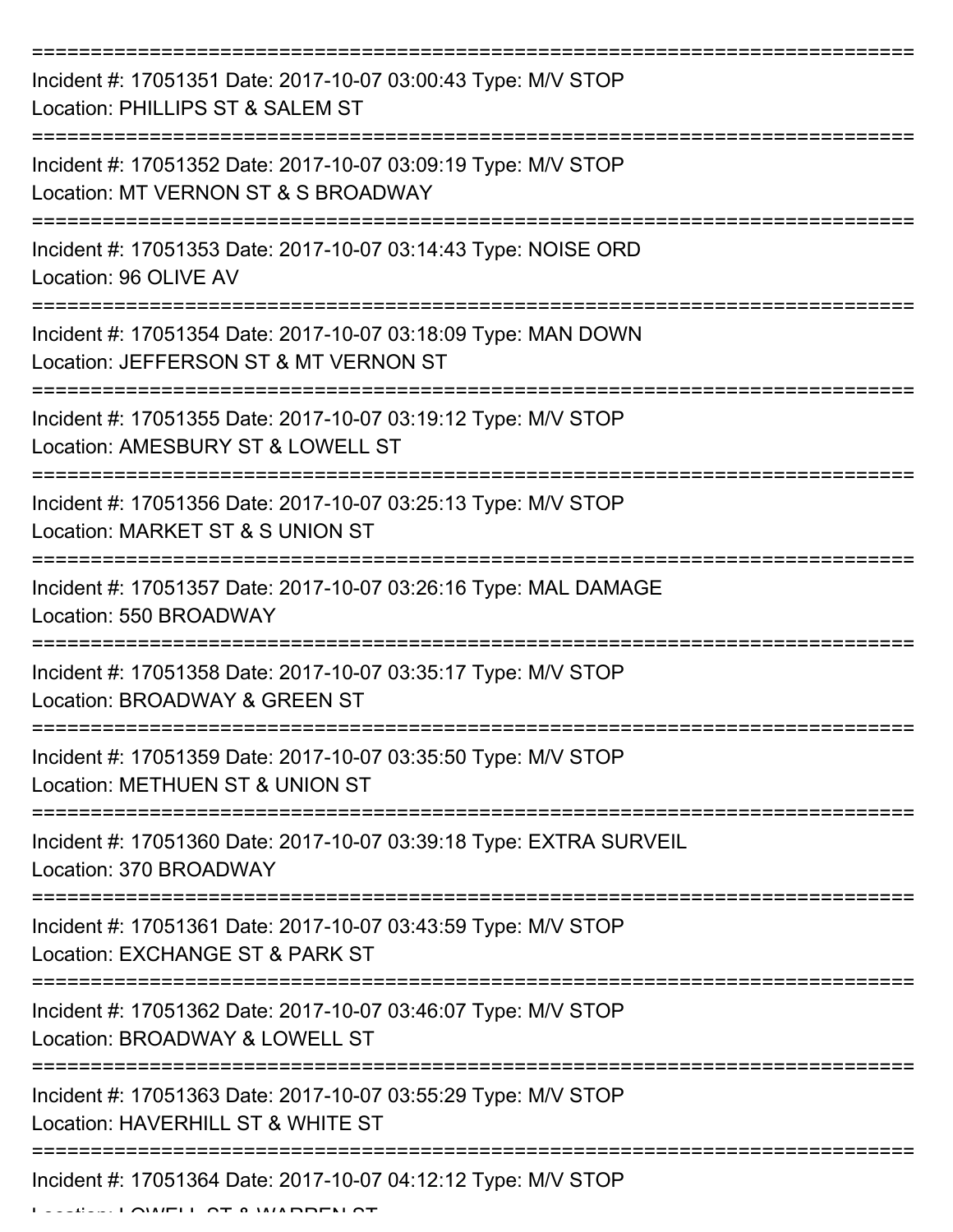| Incident #: 17051365 Date: 2017-10-07 04:43:55 Type: SHOTS FIRED<br>Location: NIGHTINGALE CT & WATER ST                          |
|----------------------------------------------------------------------------------------------------------------------------------|
| Incident #: 17051366 Date: 2017-10-07 04:52:57 Type: CK WELL BEING<br>Location: ATLANTICO NIGHTCLUB / 170 S UNION ST             |
| Incident #: 17051367 Date: 2017-10-07 05:02:20 Type: DISTURBANCE<br>Location: 21 E HAVERHILL ST                                  |
| Incident #: 17051368 Date: 2017-10-07 05:40:16 Type: ALARM/BURG<br>Location: DEN ROCK CLUBHOUSE / 1 RIVER POINTE WY              |
| Incident #: 17051369 Date: 2017-10-07 07:22:59 Type: M/V STOP<br>Location: BRADFORD ST & BROADWAY                                |
| Incident #: 17051370 Date: 2017-10-07 07:24:29 Type: PARK & WALK<br>Location: BRADFORD ST & BROADWAY                             |
| Incident #: 17051371 Date: 2017-10-07 07:25:45 Type: M/V STOP<br>Location: BROADWAY & CROSS ST                                   |
| Incident #: 17051372 Date: 2017-10-07 07:30:04 Type: M/V STOP<br>Location: BRADFORD ST & BROADWAY                                |
| Incident #: 17051373 Date: 2017-10-07 07:35:24 Type: M/V STOP<br>Location: 242 HAVERHILL ST                                      |
| Incident #: 17051374 Date: 2017-10-07 07:39:13 Type: MAL DAMAGE<br>Location: 15 AVON ST                                          |
| Incident #: 17051375 Date: 2017-10-07 07:59:14 Type: ALARM/BURG<br>Location: MERRIMACK VALLEY CREDIT UNION / 500 MERRIMACK ST #A |
| Incident #: 17051376 Date: 2017-10-07 08:17:22 Type: ALARM/BURG<br>Location: CITY HALL / 200 COMMON ST                           |
| Incident #: 17051378 Date: 2017-10-07 08:23:11 Type: CK WELL BEING<br>Location: 211 FARNHAM ST FL 1                              |
| Incident #: 17051377 Date: 2017-10-07 08:23:32 Type: ALARM/BURG                                                                  |
| I occion. METDODOI ITANI ODENIT I INIJONI / 945 C DDOANMAV                                                                       |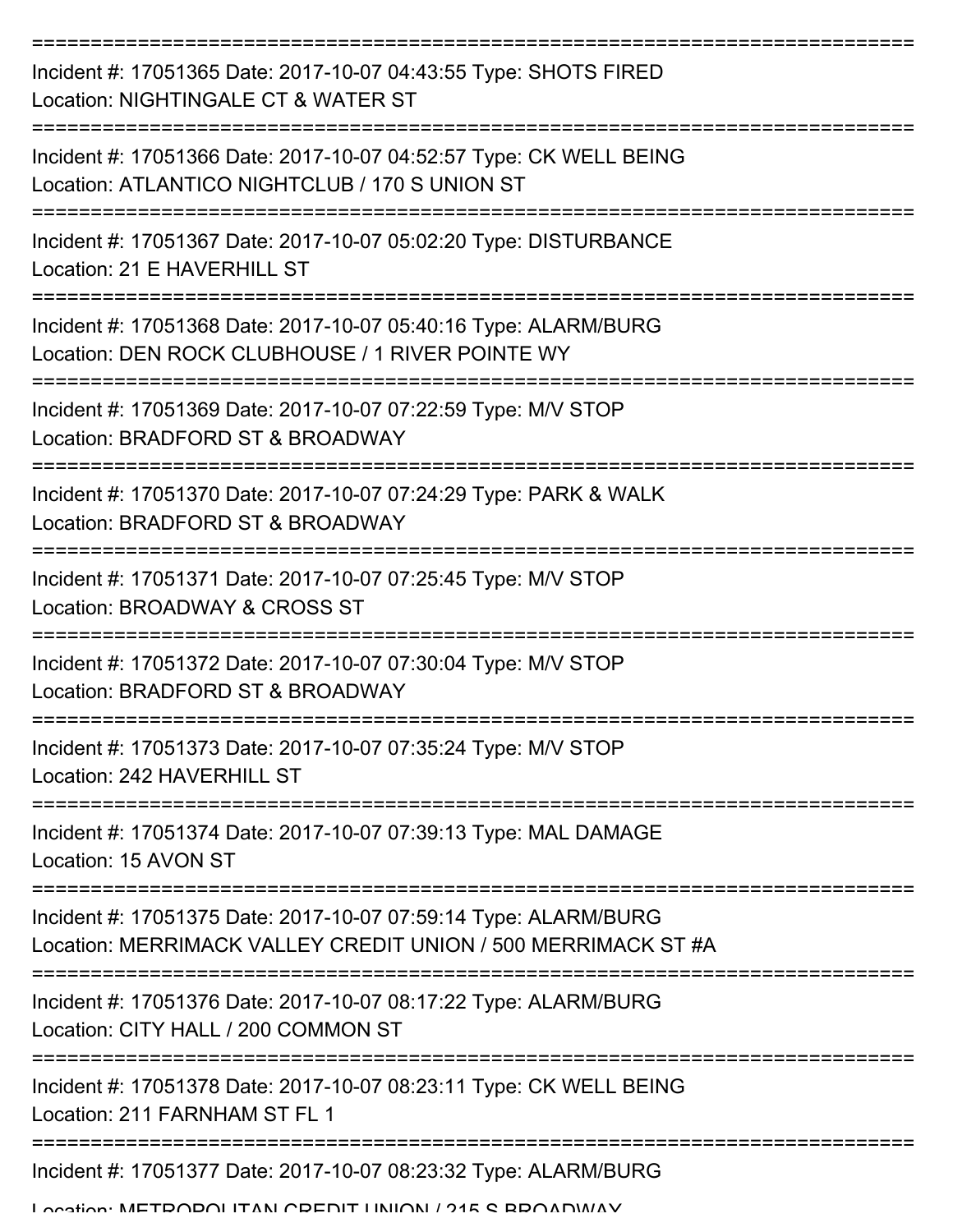| Incident #: 17051379 Date: 2017-10-07 09:09:56 Type: AUTO ACC/NO PI<br>Location: RT 114 & @MARKET BASKET<br>;================================= |
|------------------------------------------------------------------------------------------------------------------------------------------------|
| Incident #: 17051380 Date: 2017-10-07 09:20:54 Type: PARK & WALK<br>Location: BROADWAY & COMMON ST                                             |
| Incident #: 17051381 Date: 2017-10-07 09:33:39 Type: LARCENY/PAST<br>Location: 17 CROSBY ST FL 2                                               |
| Incident #: 17051383 Date: 2017-10-07 09:55:44 Type: M/V STOP<br>Location: BRADFORD ST & BROADWAY                                              |
| Incident #: 17051382 Date: 2017-10-07 09:55:59 Type: MEDIC SUPPORT<br>Location: 35 COMMON ST #112                                              |
| Incident #: 17051384 Date: 2017-10-07 10:00:38 Type: DOMESTIC/PAST<br>Location: 86 KNOX ST #APT10                                              |
| Incident #: 17051385 Date: 2017-10-07 10:01:52 Type: MAN DOWN<br>Location: BROADWAY & COMMON ST                                                |
| Incident #: 17051386 Date: 2017-10-07 10:06:13 Type: MAL DAMG PROG<br>Location: ALDER ST & POPLAR ST                                           |
| Incident #: 17051387 Date: 2017-10-07 10:08:40 Type: MAN DOWN<br>Location: WALGREENS / BROADWAY & LOWELL ST                                    |
| Incident #: 17051388 Date: 2017-10-07 10:14:04 Type: ALARMS<br>Location: MT VERNON LIQUORS / 421 S BROADWAY                                    |
| Incident #: 17051389 Date: 2017-10-07 10:14:28 Type: MAL DAMAGE<br>Location: 362 ESSEX ST #205                                                 |
| Incident #: 17051390 Date: 2017-10-07 10:24:32 Type: TOW/REPOSSED<br>Location: 220 MERRIMACK ST                                                |
| Incident #: 17051391 Date: 2017-10-07 10:28:37 Type: TOW/REPOSSED<br>Location: 60 SAUNDERS ST                                                  |
| Incident #: 17051392 Date: 2017-10-07 10:31:38 Type: MEDIC SUPPORT<br>Location: 231 WATER ST #APT45 FL 4TH FL                                  |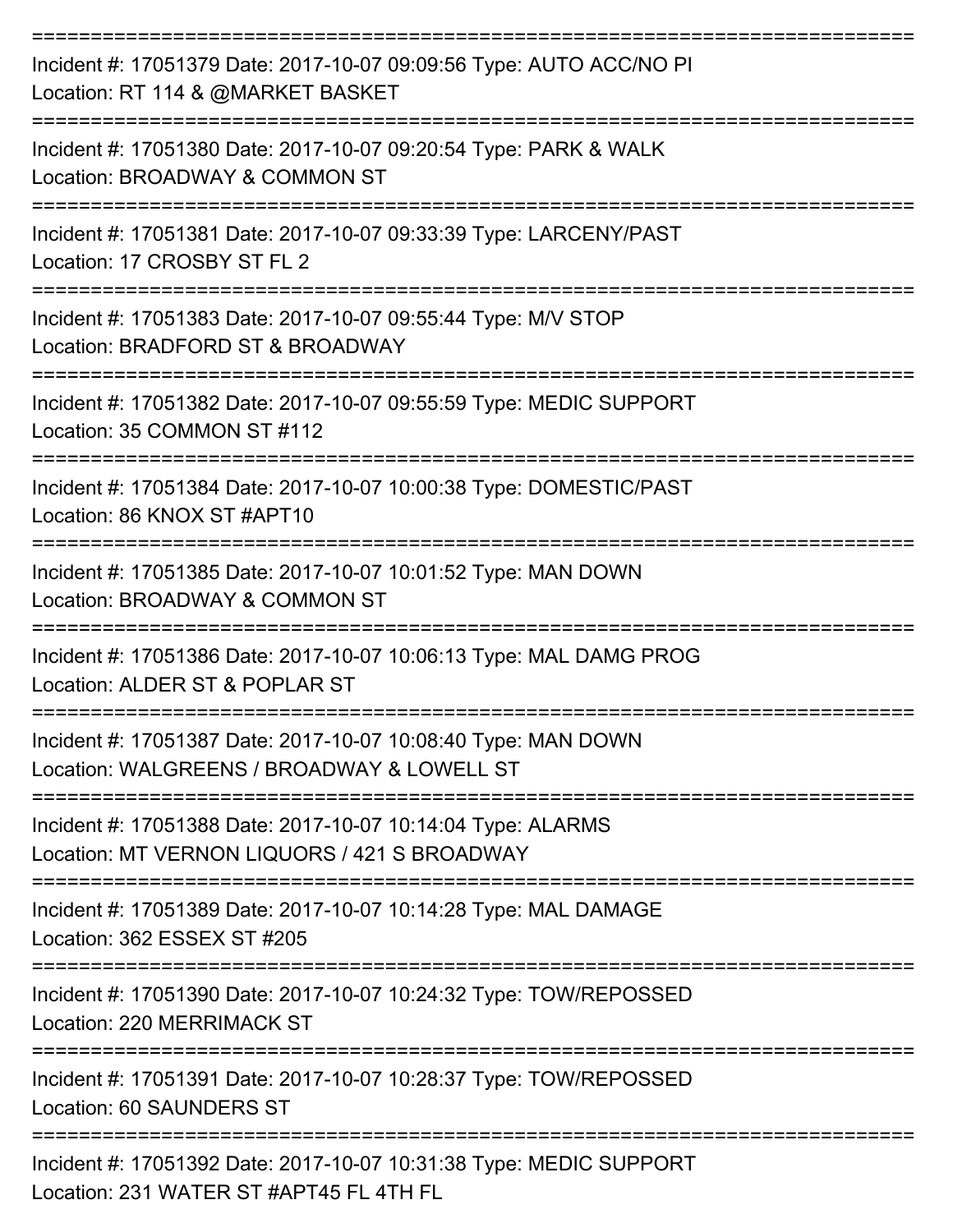| Incident #: 17051393 Date: 2017-10-07 10:33:36 Type: TOW/REPOSSED<br>Location: 103 LOWELL ST                                                                                |
|-----------------------------------------------------------------------------------------------------------------------------------------------------------------------------|
| Incident #: 17051394 Date: 2017-10-07 10:36:37 Type: M/V STOP<br>Location: LAWRENCE ST & MYRTLE ST                                                                          |
| Incident #: 17051395 Date: 2017-10-07 10:47:05 Type: SUS PERS/MV<br>Location: 205 BROADWAY<br>===================================<br>====================================== |
| Incident #: 17051396 Date: 2017-10-07 11:06:34 Type: M/V STOP<br>Location: CYPRESS AV & RIVERSIDE DR                                                                        |
| Incident #: 17051397 Date: 2017-10-07 11:10:40 Type: A&B PAST<br>Location: 31 CLIFTON ST<br>:===============================                                                |
| Incident #: 17051398 Date: 2017-10-07 11:36:56 Type: FRAUD<br>Location: TD BANKNORTH MA / 305 S BROADWAY                                                                    |
| Incident #: 17051399 Date: 2017-10-07 11:42:36 Type: M/V STOP<br>Location: KENT ST & S UNION ST                                                                             |
| Incident #: 17051400 Date: 2017-10-07 11:54:15 Type: M/V STOP<br>Location: ORCHARD ST & UNION ST                                                                            |
| Incident #: 17051401 Date: 2017-10-07 12:00:34 Type: SUS PERS/MV<br>Location: 1095 ESSEX ST                                                                                 |
| Incident #: 17051402 Date: 2017-10-07 12:26:02 Type: ASSIST FIRE<br>Location: 10 HALL ST                                                                                    |
| Incident #: 17051403 Date: 2017-10-07 12:28:45 Type: PARK & WALK<br>Location: BRADFORD ST & BROADWAY                                                                        |
| Incident #: 17051404 Date: 2017-10-07 12:29:27 Type: ALARM/BURG<br>Location: ARLINGTON SCHOOL / 150 ARLINGTON ST                                                            |
| Incident #: 17051405 Date: 2017-10-07 12:37:45 Type: M/V STOP<br>Location: BROADWAY & LOWELL ST                                                                             |
| Incident #: 17051407 Date: 2017-10-07 12:50:59 Type: LIC PLATE STO<br>Location: 38 MILTON ST                                                                                |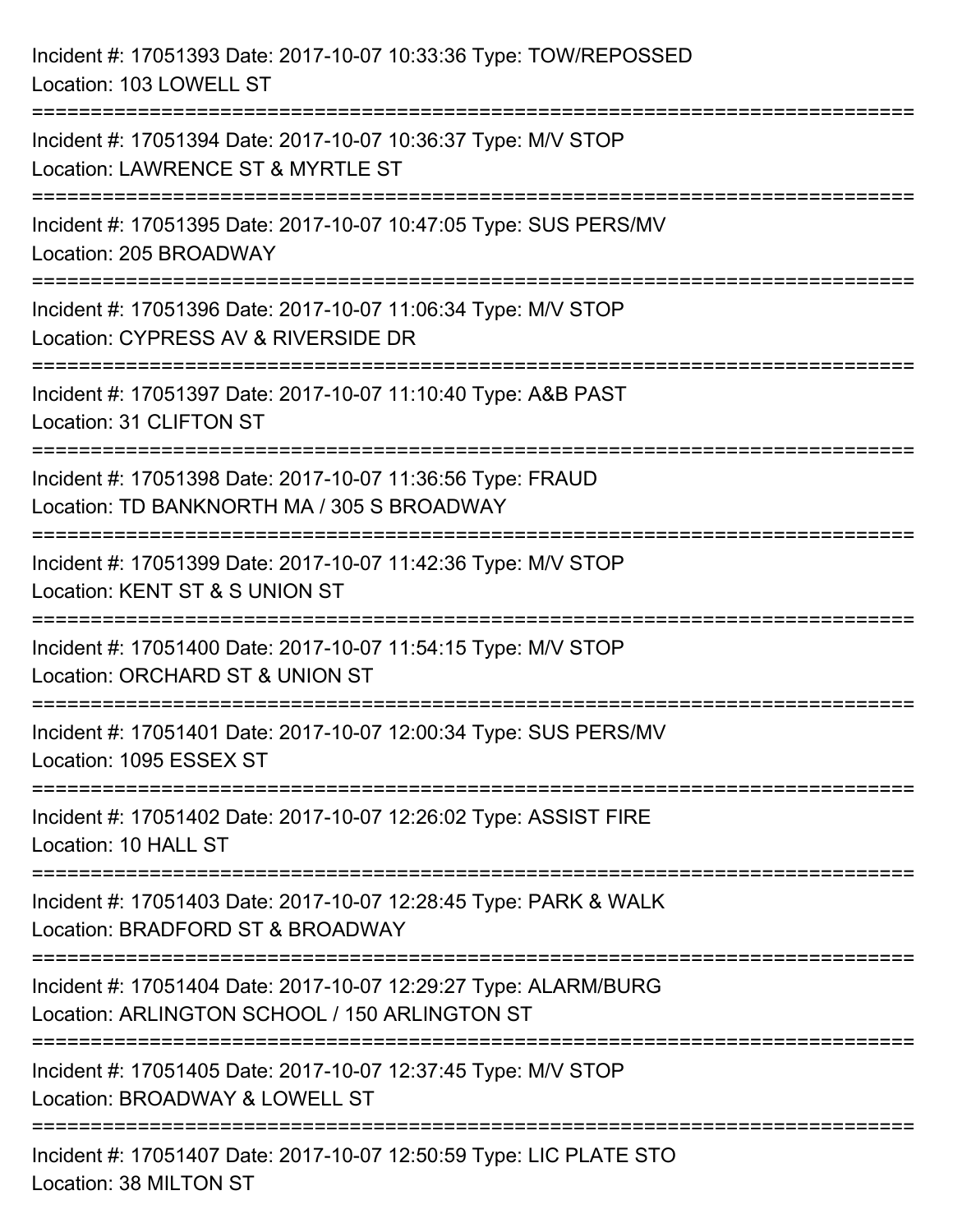Incident #: 17051406 Date: 2017-10-07 12:51:28 Type: LIC PLATE STO Location: 38 MILTON ST =========================================================================== Incident #: 17051408 Date: 2017-10-07 13:05:31 Type: ALARM/BURG Location: WALL EXPERIMENT STATION / 37 SHATTUCK ST =========================================================================== Incident #: 17051409 Date: 2017-10-07 13:07:03 Type: LOUD NOISE Location: 43 DUCKETT AV =========================================================================== Incident #: 17051410 Date: 2017-10-07 13:09:17 Type: LIC PLATE STO Location: 151 BAILEY ST =========================================================================== Incident #: 17051411 Date: 2017-10-07 13:11:35 Type: MEDIC SUPPORT Location: 80 BUNKERHILL ST FL 3 =========================================================================== Incident #: 17051412 Date: 2017-10-07 13:20:16 Type: SUS PERS/MV Location: 39 AMHERST ST =========================================================================== Incident #: 17051413 Date: 2017-10-07 13:20:41 Type: INVEST CONT Location: 9 NEWTON ST =========================================================================== Incident #: 17051414 Date: 2017-10-07 13:33:21 Type: MISSING PERS Location: 324 AMES ST =========================================================================== Incident #: 17051415 Date: 2017-10-07 13:40:59 Type: LARCENY/PAST Location: 17 CROSBY ST =========================================================================== Incident #: 17051416 Date: 2017-10-07 13:48:23 Type: M/V STOP Location: 205 S BROADWAY =========================================================================== Incident #: 17051417 Date: 2017-10-07 13:54:24 Type: DISTURBANCE Location: 61 ABBOTT ST =========================================================================== Incident #: 17051418 Date: 2017-10-07 13:57:53 Type: NOISE ORD Location: 56 CAMBRIDGE ST =========================================================================== Incident #: 17051420 Date: 2017-10-07 14:10:02 Type: UNWANTEDGUEST Location: 112 RIVER POINTE WY =========================================================================== Incident #: 17051419 Date: 2017-10-07 14:10:02 Type: VIO CITY ORD Location: PHILLIPS ST & SALEM ST

===========================================================================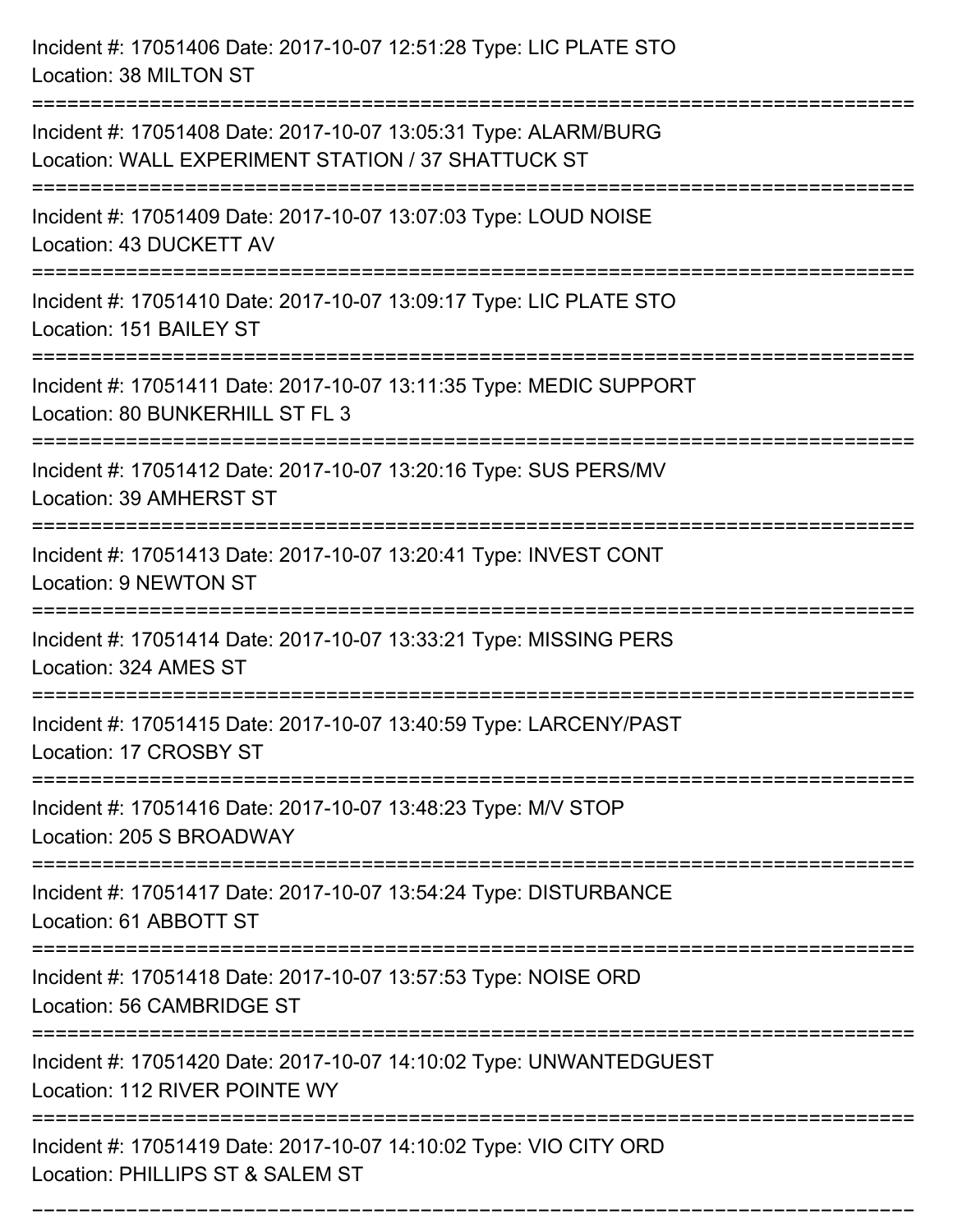| Location: 162 WEARE ST #2A<br>Incident #: 17051423 Date: 2017-10-07 14:35:35 Type: AUTO ACC/NO PI<br>Location: 21 GROTON ST<br>Incident #: 17051424 Date: 2017-10-07 14:36:27 Type: MEDIC SUPPORT<br>Location: 310 MARKET ST FL 2NF FL<br>Incident #: 17051425 Date: 2017-10-07 14:59:13 Type: SUS PERS/MV<br><b>Location: STEVENS ST</b><br>Incident #: 17051426 Date: 2017-10-07 15:02:34 Type: INVESTIGATION<br>Location: 90 LOWELL ST<br>Incident #: 17051427 Date: 2017-10-07 15:20:31 Type: M/V STOP<br>Location: PHILLIPS ST & SALEM ST<br>Incident #: 17051428 Date: 2017-10-07 15:26:44 Type: ASSIST FIRE<br>Location: ST PATRICK'S PARISH / 118 S BROADWAY<br>Incident #: 17051429 Date: 2017-10-07 15:44:32 Type: M/V STOP<br>Incident #: 17051430 Date: 2017-10-07 16:07:22 Type: NOISE ORD<br>Location: 105 FARNHAM ST<br>Incident #: 17051432 Date: 2017-10-07 16:19:45 Type: A&B PAST<br>Location: 349 LAWRENCE ST<br>Incident #: 17051431 Date: 2017-10-07 16:23:11 Type: AUTO ACC/NO PI<br>Location: 143 BERKELEY ST<br>Incident #: 17051433 Date: 2017-10-07 16:55:51 Type: MEDIC SUPPORT<br>Location: 183 PARKER ST #2<br>Incident #: 17051434 Date: 2017-10-07 17:00:25 Type: ALARM/BURG<br>Location: 110 NEWTON ST #1 | Incident #: 17051421 Date: 2017-10-07 14:16:17 Type: AUTO ACC/NO PI<br>Location: KFC / 490 S UNION ST<br>---------------------- |
|--------------------------------------------------------------------------------------------------------------------------------------------------------------------------------------------------------------------------------------------------------------------------------------------------------------------------------------------------------------------------------------------------------------------------------------------------------------------------------------------------------------------------------------------------------------------------------------------------------------------------------------------------------------------------------------------------------------------------------------------------------------------------------------------------------------------------------------------------------------------------------------------------------------------------------------------------------------------------------------------------------------------------------------------------------------------------------------------------------------------------------------------------------------------------------------------------------------------------------------------|---------------------------------------------------------------------------------------------------------------------------------|
|                                                                                                                                                                                                                                                                                                                                                                                                                                                                                                                                                                                                                                                                                                                                                                                                                                                                                                                                                                                                                                                                                                                                                                                                                                            | Incident #: 17051422 Date: 2017-10-07 14:25:01 Type: FRAUD                                                                      |
|                                                                                                                                                                                                                                                                                                                                                                                                                                                                                                                                                                                                                                                                                                                                                                                                                                                                                                                                                                                                                                                                                                                                                                                                                                            |                                                                                                                                 |
|                                                                                                                                                                                                                                                                                                                                                                                                                                                                                                                                                                                                                                                                                                                                                                                                                                                                                                                                                                                                                                                                                                                                                                                                                                            |                                                                                                                                 |
|                                                                                                                                                                                                                                                                                                                                                                                                                                                                                                                                                                                                                                                                                                                                                                                                                                                                                                                                                                                                                                                                                                                                                                                                                                            |                                                                                                                                 |
|                                                                                                                                                                                                                                                                                                                                                                                                                                                                                                                                                                                                                                                                                                                                                                                                                                                                                                                                                                                                                                                                                                                                                                                                                                            |                                                                                                                                 |
|                                                                                                                                                                                                                                                                                                                                                                                                                                                                                                                                                                                                                                                                                                                                                                                                                                                                                                                                                                                                                                                                                                                                                                                                                                            |                                                                                                                                 |
|                                                                                                                                                                                                                                                                                                                                                                                                                                                                                                                                                                                                                                                                                                                                                                                                                                                                                                                                                                                                                                                                                                                                                                                                                                            |                                                                                                                                 |
|                                                                                                                                                                                                                                                                                                                                                                                                                                                                                                                                                                                                                                                                                                                                                                                                                                                                                                                                                                                                                                                                                                                                                                                                                                            | Location: ESSEX ST & LAWRENCE ST                                                                                                |
|                                                                                                                                                                                                                                                                                                                                                                                                                                                                                                                                                                                                                                                                                                                                                                                                                                                                                                                                                                                                                                                                                                                                                                                                                                            |                                                                                                                                 |
|                                                                                                                                                                                                                                                                                                                                                                                                                                                                                                                                                                                                                                                                                                                                                                                                                                                                                                                                                                                                                                                                                                                                                                                                                                            |                                                                                                                                 |
|                                                                                                                                                                                                                                                                                                                                                                                                                                                                                                                                                                                                                                                                                                                                                                                                                                                                                                                                                                                                                                                                                                                                                                                                                                            |                                                                                                                                 |
|                                                                                                                                                                                                                                                                                                                                                                                                                                                                                                                                                                                                                                                                                                                                                                                                                                                                                                                                                                                                                                                                                                                                                                                                                                            |                                                                                                                                 |
|                                                                                                                                                                                                                                                                                                                                                                                                                                                                                                                                                                                                                                                                                                                                                                                                                                                                                                                                                                                                                                                                                                                                                                                                                                            |                                                                                                                                 |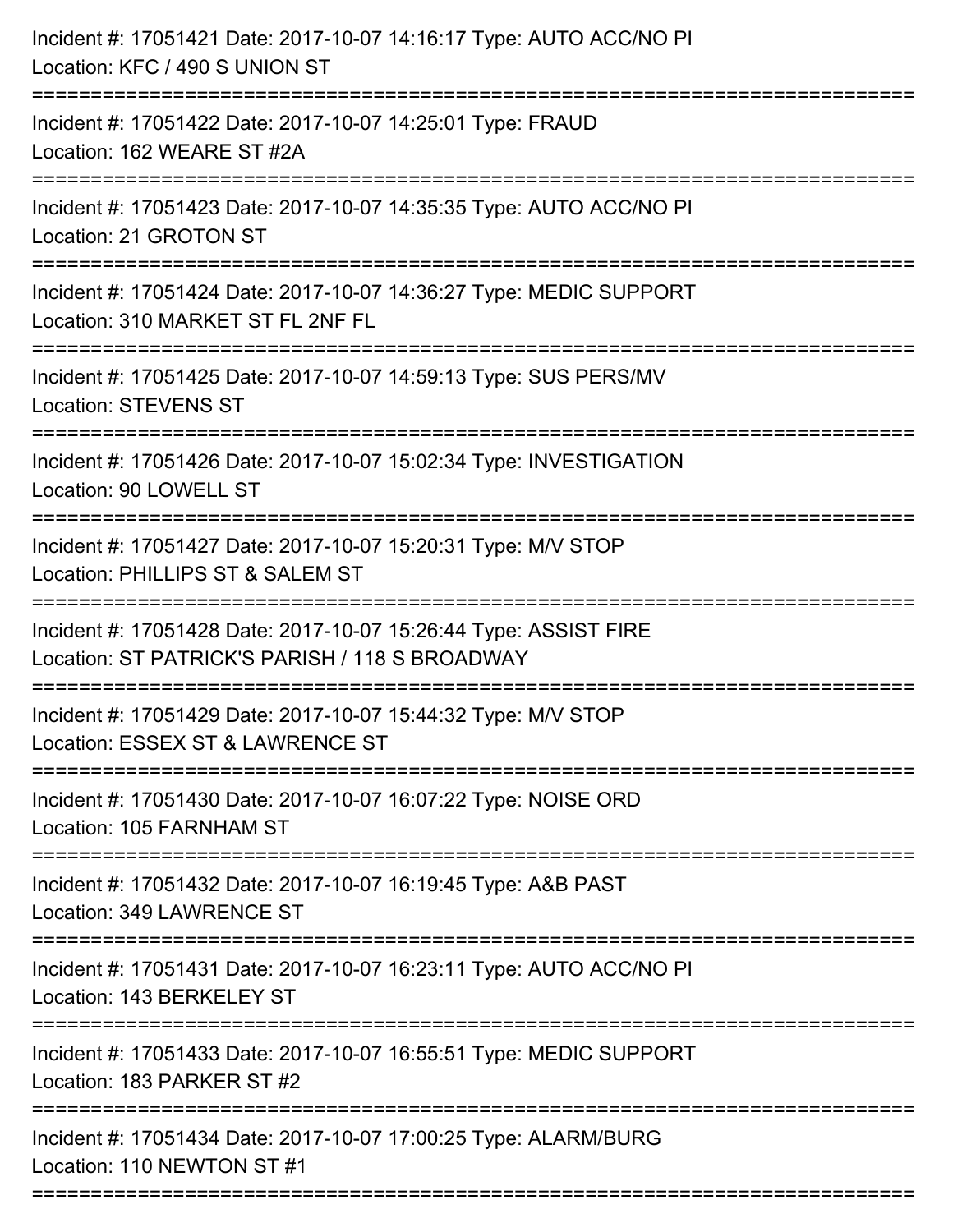Location: 3 MELROSE ST

| Incident #: 17051436 Date: 2017-10-07 17:20:13 Type: NOISE ORD<br>Location: 264 E HAVERHILL ST #7                    |
|----------------------------------------------------------------------------------------------------------------------|
| Incident #: 17051437 Date: 2017-10-07 17:32:02 Type: MEDIC SUPPORT<br>Location: 180 SARATOGA ST FL 2<br>============ |
| Incident #: 17051438 Date: 2017-10-07 17:40:55 Type: M/V STOP<br>Location: 598 ESSEX ST                              |
| Incident #: 17051439 Date: 2017-10-07 17:47:23 Type: M/V STOP<br>Location: 28 MELROSE ST                             |
| Incident #: 17051440 Date: 2017-10-07 17:51:01 Type: SUS PERS/MV<br>Location: 4 MAPLE ST                             |
| Incident #: 17051441 Date: 2017-10-07 17:53:06 Type: M/V STOP<br>Location: 209 WATER ST                              |
| Incident #: 17051443 Date: 2017-10-07 17:58:49 Type: MAN DOWN<br>Location: CVS PHARMACY / 266 BROADWAY               |
| Incident #: 17051442 Date: 2017-10-07 17:59:22 Type: INVEST CONT<br>Location: DOMINOS / 58 S BROADWAY                |
| Incident #: 17051444 Date: 2017-10-07 18:08:12 Type: M/V STOP<br>Location: FERRY ST & MARSTON ST                     |
| Incident #: 17051445 Date: 2017-10-07 18:11:48 Type: M/V STOP<br>Location: JAMAICA ST & S UNION ST                   |
| Incident #: 17051446 Date: 2017-10-07 18:27:30 Type: SPECIAL CHECK<br>Location: PEMBERTON / CANAL                    |
| Incident #: 17051447 Date: 2017-10-07 18:50:52 Type: M/V STOP<br>Location: ANDOVER ST & WINTHROP AV                  |
| Incident #: 17051448 Date: 2017-10-07 18:53:00 Type: M/V STOP<br>Location: MERRIMACK ST & S BROADWAY                 |
|                                                                                                                      |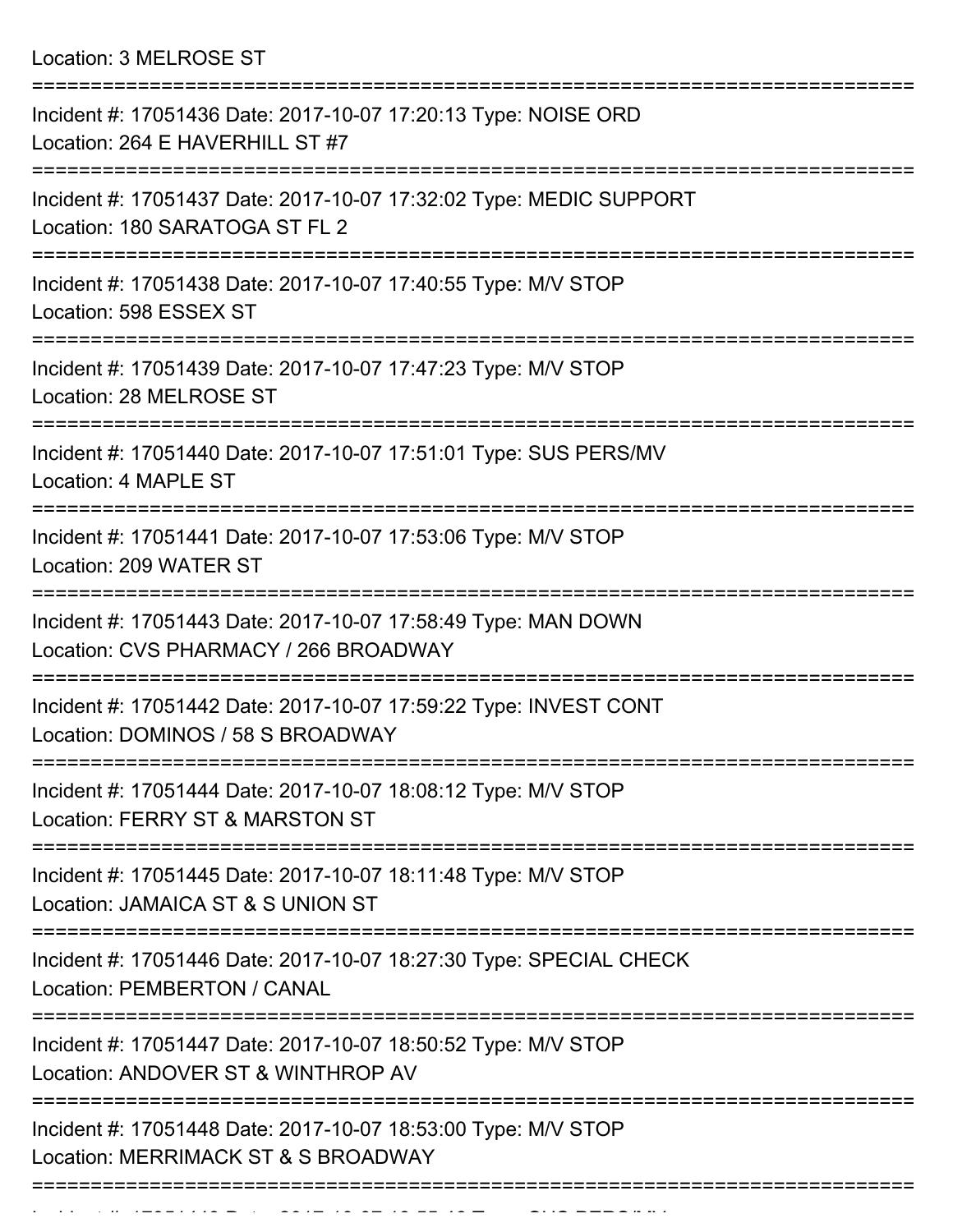Location: MCDONALDS / 50 BROADWAY

| Incident #: 17051451 Date: 2017-10-07 18:56:09 Type: B&E/PAST<br>Location: 236 HAMPSHIRE ST FL 1ST         |
|------------------------------------------------------------------------------------------------------------|
| Incident #: 17051450 Date: 2017-10-07 18:56:56 Type: M/V STOP<br>Location: 298 LAWRENCE ST                 |
| Incident #: 17051452 Date: 2017-10-07 18:57:03 Type: NOISE ORD<br>Location: 19 SHERIDAN ST                 |
| Incident #: 17051453 Date: 2017-10-07 19:06:34 Type: M/V STOP<br>Location: 360 ESSEX ST                    |
| Incident #: 17051454 Date: 2017-10-07 19:17:49 Type: M/V STOP<br>Location: CENTRAL BRIDGE / 0 MERRIMACK ST |
| Incident #: 17051455 Date: 2017-10-07 19:18:43 Type: M/V STOP<br>Location: CENTRAL BRIDGE / 0 MERRIMACK ST |
| Incident #: 17051456 Date: 2017-10-07 19:20:30 Type: CK WELL BEING<br>Location: 252 S BROADWAY FL 2        |
| Incident #: 17051457 Date: 2017-10-07 19:22:21 Type: NOISE ORD<br>Location: 308 BROADWAY                   |
| Incident #: 17051458 Date: 2017-10-07 19:27:50 Type: M/V STOP<br>Location: AMESBURY ST & COMMON ST         |
| Incident #: 17051459 Date: 2017-10-07 19:31:01 Type: M/V STOP<br>Location: ESSEX ST & HAMPSHIRE ST         |
| Incident #: 17051460 Date: 2017-10-07 19:45:33 Type: SPECIAL CHECK<br><b>Location: 85 MANCHESTER ST</b>    |
| Incident #: 17051461 Date: 2017-10-07 19:50:54 Type: LOUD NOISE<br>Location: 265 LOWELL ST                 |
| Incident #: 17051462 Date: 2017-10-07 19:57:13 Type: SUS PERS/MV<br>Location: 141 AMESBURY ST              |
|                                                                                                            |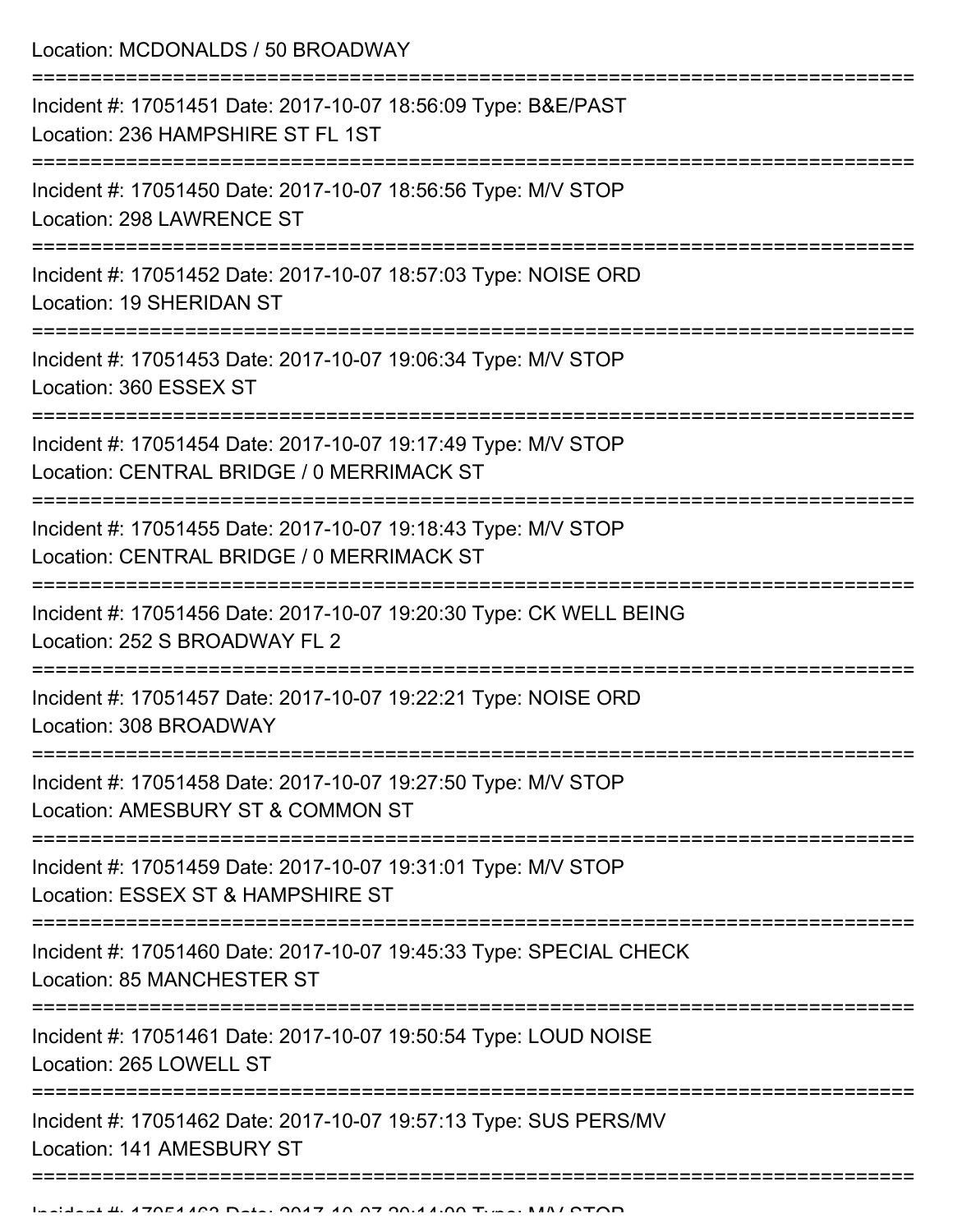| Location: BROADWAY & COMMON ST                                                                                                        |
|---------------------------------------------------------------------------------------------------------------------------------------|
| Incident #: 17051464 Date: 2017-10-07 20:16:25 Type: DISTURBANCE<br>Location: 68 OSGOOD ST                                            |
| Incident #: 17051466 Date: 2017-10-07 20:17:11 Type: SUS PERS/MV<br>Location: 8 CRESTSHIRE DR                                         |
| Incident #: 17051465 Date: 2017-10-07 20:21:32 Type: M/V STOP<br>Location: COMMON ST & LAWRENCE ST<br>=============================   |
| Incident #: 17051467 Date: 2017-10-07 20:24:48 Type: NOISE ORD<br>Location: 274 E HAVERHILL ST #11                                    |
| Incident #: 17051468 Date: 2017-10-07 20:32:46 Type: DISTURBANCE<br>Location: 132 BAILEY ST                                           |
| ;=============================<br>Incident #: 17051469 Date: 2017-10-07 20:49:00 Type: NOISE ORD<br>Location: ALDER ST & HAMPSHIRE ST |
| Incident #: 17051471 Date: 2017-10-07 20:56:04 Type: M/V STOP<br>Location: HAMPSHIRE ST & VALLEY ST                                   |
| Incident #: 17051470 Date: 2017-10-07 20:56:08 Type: TOW OF M/V<br>Location: SWEENEYS PACKAGE STORE / 90 ESSEX ST                     |
| Incident #: 17051472 Date: 2017-10-07 21:00:49 Type: M/V STOP<br>Location: 48 HOLLY ST                                                |
| Incident #: 17051473 Date: 2017-10-07 21:02:26 Type: M/V STOP<br>Location: EXETER ST & WINTHROP AV                                    |
| Incident #: 17051474 Date: 2017-10-07 21:07:36 Type: NOISE ORD<br>Location: 188 WALNUT ST FL 3                                        |
| Incident #: 17051475 Date: 2017-10-07 21:09:38 Type: NOISE ORD<br>Location: 190 WALNUT ST                                             |
| Incident #: 17051476 Date: 2017-10-07 21:12:44 Type: NOISE ORD<br>Location: 9 EASTON ST #1                                            |
| Incident #: 17051477 Date: 2017-10-07 21:12:50 Type: DOMESTIC/PROG                                                                    |

Incident #: 17051477 Date: 2017-10-07 21:12:50 Type: DOMESTIC/PROG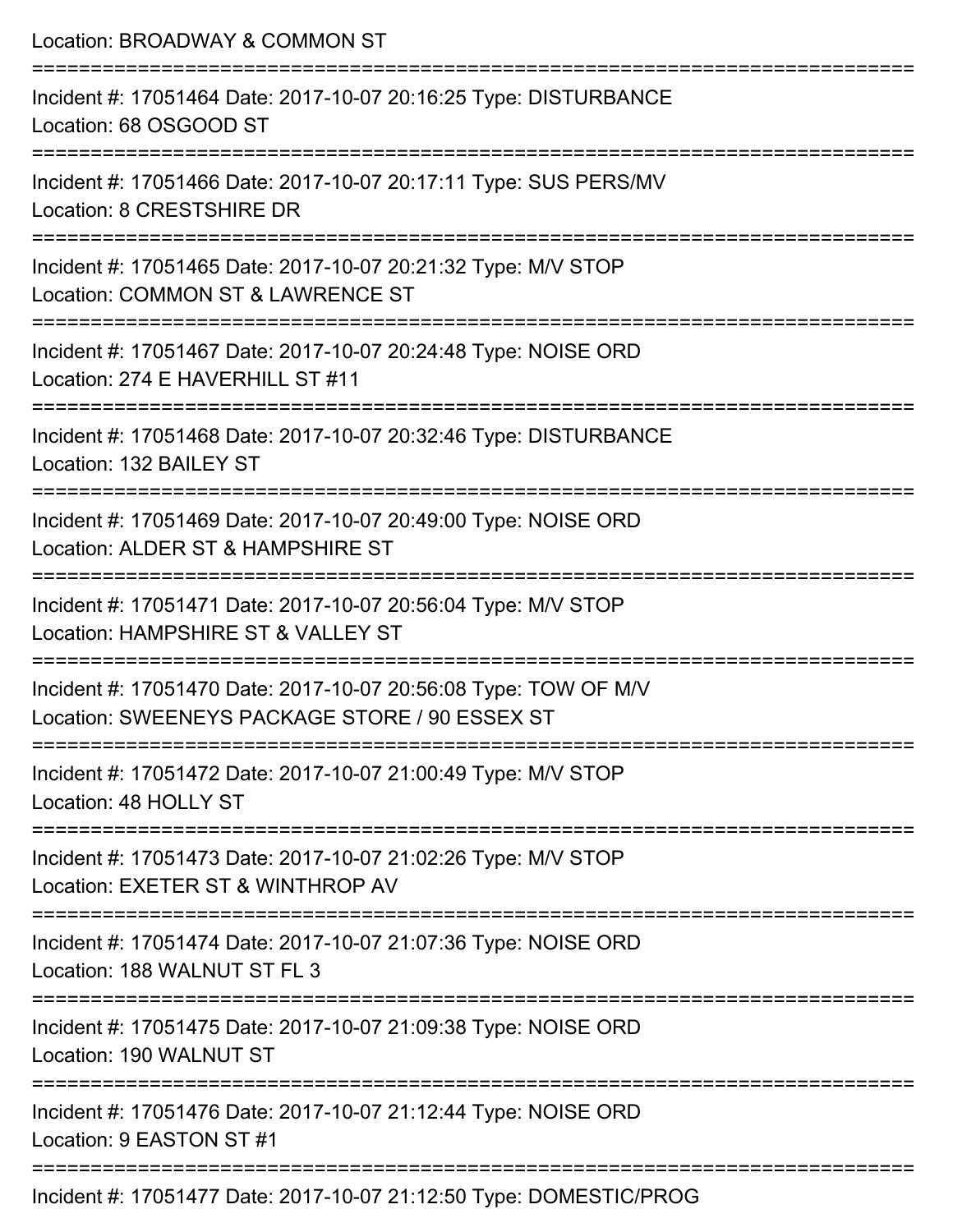| Incident #: 17051478 Date: 2017-10-07 21:29:27 Type: MEDIC SUPPORT<br>Location: 36 BEACON AV                          |
|-----------------------------------------------------------------------------------------------------------------------|
| Incident #: 17051479 Date: 2017-10-07 21:30:36 Type: NOISE ORD<br>Location: 192 WALNUT ST                             |
| Incident #: 17051480 Date: 2017-10-07 21:31:58 Type: ALARM/BURG<br>Location: 69 BIGELOW ST                            |
| Incident #: 17051481 Date: 2017-10-07 21:35:00 Type: DRUG OVERDOSE<br><b>Location: EVERETT ST</b>                     |
| Incident #: 17051482 Date: 2017-10-07 21:43:30 Type: M/V STOP<br>Location: HIGHGATE ST & RESERVOIR ST                 |
| Incident #: 17051483 Date: 2017-10-07 21:48:59 Type: SUS PERS/MV<br>Location: 48 EVERETT ST                           |
| Incident #: 17051484 Date: 2017-10-07 21:53:11 Type: NOISE ORD<br>Location: 192 WALNUT ST                             |
| Incident #: 17051485 Date: 2017-10-07 21:54:55 Type: SHOTS FIRED<br>Location: 107 UNION ST                            |
| Incident #: 17051486 Date: 2017-10-07 22:01:15 Type: UNKNOWN PROB<br>Location: NEWBURY ST & SUMMER ST                 |
| Incident #: 17051487 Date: 2017-10-07 22:03:56 Type: NOISE ORD<br>Location: 245 ERVING AV FL 2                        |
| Incident #: 17051488 Date: 2017-10-07 22:11:08 Type: NOISE ORD<br>Location: 24 BIRCH ST<br>========================== |
| Incident #: 17051489 Date: 2017-10-07 22:13:55 Type: DOMESTIC/PROG<br>Location: 92 E HAVERHILL ST                     |
| Incident #: 17051490 Date: 2017-10-07 22:16:25 Type: LARCENY/PAST<br>Location: DAYBREAK SHELTER / 19 WINTER ST        |
| Incident #: 17051491 Date: 2017-10-07 22:25:28 Type: DISORDERLY                                                       |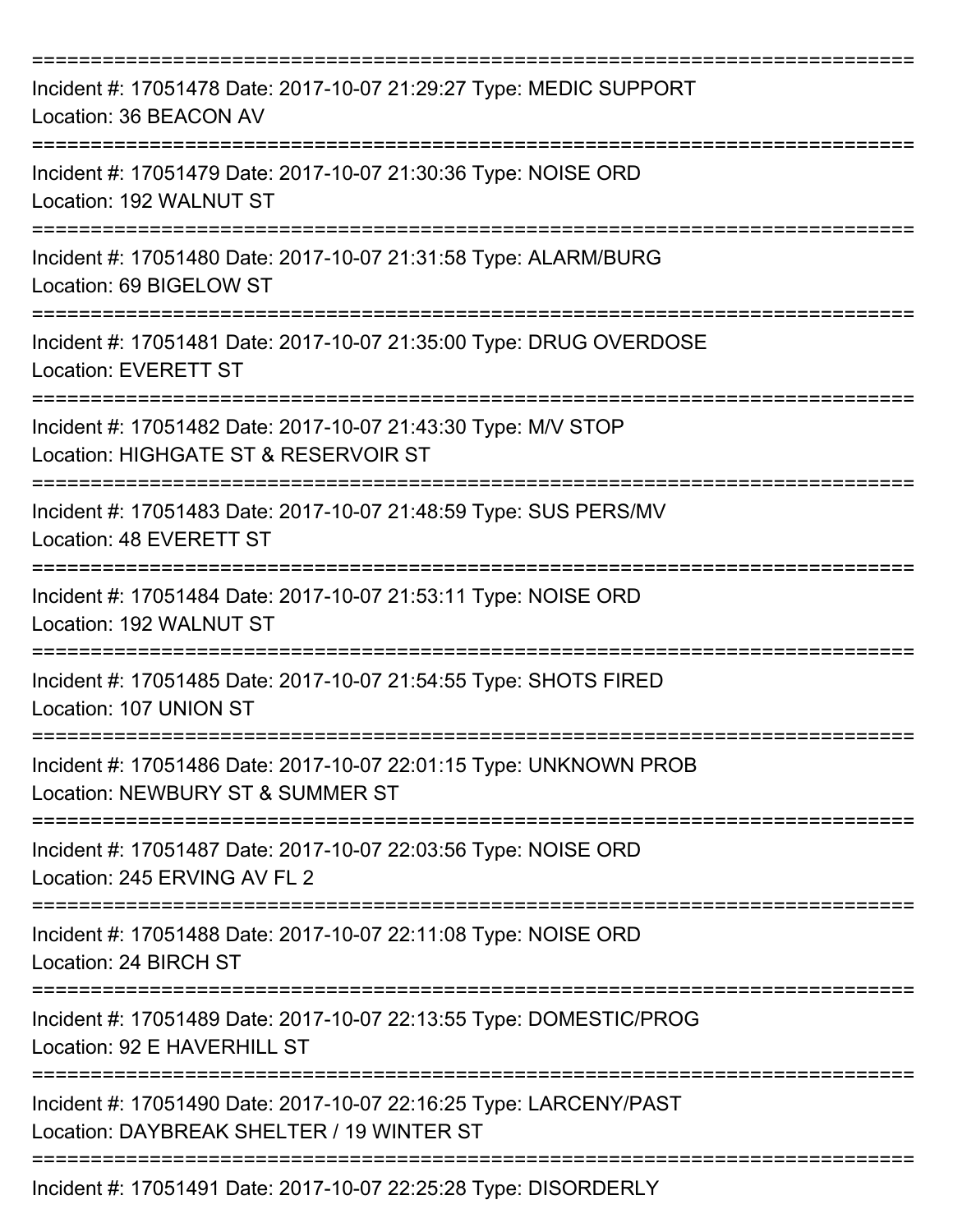| Incident #: 17051492 Date: 2017-10-07 22:27:53 Type: MEDIC SUPPORT<br>Location: 50 ISLAND ST FL 5                                                                                                                                                                                                                                                                                                                                                                                             |
|-----------------------------------------------------------------------------------------------------------------------------------------------------------------------------------------------------------------------------------------------------------------------------------------------------------------------------------------------------------------------------------------------------------------------------------------------------------------------------------------------|
| Incident #: 17051493 Date: 2017-10-07 22:33:57 Type: NOISE ORD<br>Location: 89-93 PEARL ST                                                                                                                                                                                                                                                                                                                                                                                                    |
| Incident #: 17051494 Date: 2017-10-07 22:35:23 Type: DISORDERLY<br>Location: 56 UNION ST                                                                                                                                                                                                                                                                                                                                                                                                      |
| Incident #: 17051495 Date: 2017-10-07 22:38:42 Type: E911 HANGUP<br>Location: REALTY LLC / 525 ESSEX ST                                                                                                                                                                                                                                                                                                                                                                                       |
| Incident #: 17051496 Date: 2017-10-07 22:47:04 Type: TOW/REC/STOL<br>Location: MISSERVILLE PARK / ELM ST                                                                                                                                                                                                                                                                                                                                                                                      |
| Incident #: 17051497 Date: 2017-10-07 22:50:06 Type: M/V STOP<br><b>Location: ISLAND ST</b>                                                                                                                                                                                                                                                                                                                                                                                                   |
| Incident #: 17051498 Date: 2017-10-07 22:55:01 Type: M/V STOP<br>Location: 598 ESSEX ST                                                                                                                                                                                                                                                                                                                                                                                                       |
| Incident #: 17051499 Date: 2017-10-07 22:57:02 Type: M/V STOP<br>Location: AMESBURY ST & LEBANON ST                                                                                                                                                                                                                                                                                                                                                                                           |
| Incident #: 17051500 Date: 2017-10-07 23:00:29 Type: M/V STOP<br>Location: REGISTRY OF MOTOR VEHICLES / 73 WINTHROP AV                                                                                                                                                                                                                                                                                                                                                                        |
| Incident #: 17051501 Date: 2017-10-07 23:02:37 Type: ALARM/BURG<br>Location: RICHDALE / 53 S BROADWAY                                                                                                                                                                                                                                                                                                                                                                                         |
| Incident #: 17051502 Date: 2017-10-07 23:04:12 Type: NOISE ORD<br>Location: 300 AMES ST                                                                                                                                                                                                                                                                                                                                                                                                       |
| Incident #: 17051503 Date: 2017-10-07 23:08:59 Type: NOISE ORD<br>Location: BEACON ST & ROBERTA LN                                                                                                                                                                                                                                                                                                                                                                                            |
| Incident #: 17051504 Date: 2017-10-07 23:10:44 Type: NOISE ORD<br>Location: 386 PARK ST                                                                                                                                                                                                                                                                                                                                                                                                       |
| Incident #: 17051505 Date: 2017-10-07 23:13:48 Type: NOISE ORD<br>$\begin{array}{c} \texttt{A} \texttt{B} \texttt{B} \texttt{C} \texttt{D} \texttt{D} \texttt{A} \texttt{D} \texttt{D} \texttt{D} \texttt{D} \texttt{D} \texttt{D} \texttt{D} \texttt{D} \texttt{D} \texttt{D} \texttt{D} \texttt{D} \texttt{D} \texttt{D} \texttt{D} \texttt{D} \texttt{D} \texttt{D} \texttt{D} \texttt{D} \texttt{D} \texttt{D} \texttt{D} \texttt{D} \texttt{D} \texttt{D} \texttt{D} \texttt{D} \texttt$ |